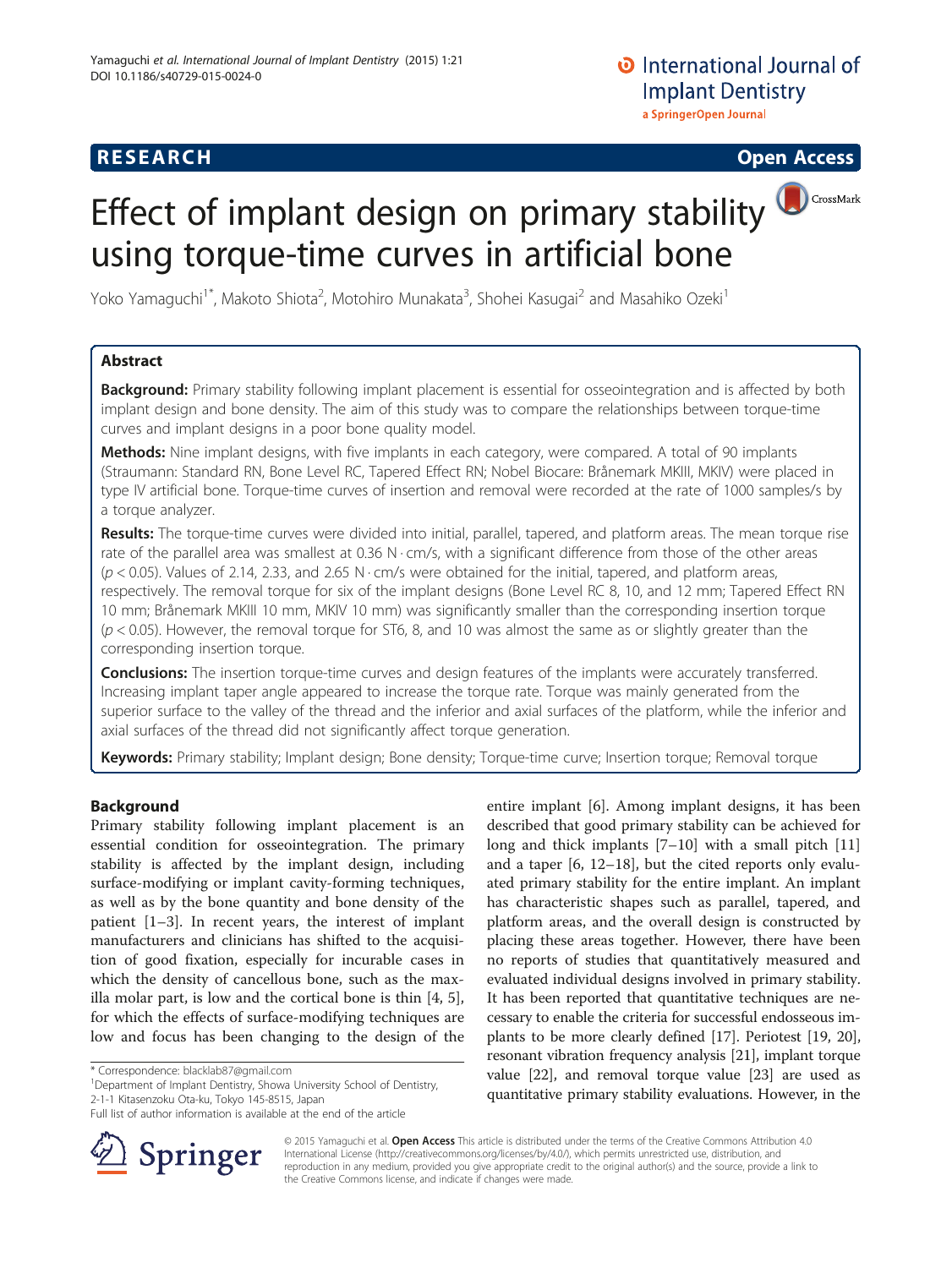periotest and resonant vibration frequency analysis, only general numerical values can be obtained from an implant and it is impossible to perform analyses for individual designs. Furthermore, regarding the implant torque value and removal torque value, analyses for individual designs are impossible as long as only the maximum torque value is used in the conventional methods. Therefore, in this study, for the purpose of measuring the effects of individual implant designs quantitatively, simulation experiments with artificial bone were performed.

# Methods

# Implants

The type of implant used for the experiments and the characteristics of its design are shown in Table 1 and Fig. [1,](#page-2-0) respectively. Figure [1](#page-2-0) shows that the implant is compressed longitudinally to one third. The outer surface of the implant is indicated with a solid line, and the inner surface of the implant is indicated with a dotted line.

#### Preparation of an implant socket in artificial bone

For artificial bone, rigid polyurethane foam (Solid Rigid Polyurethane Foam 20 pcf; Sawbones; Pacific Research Laboratories Inc., USA) measuring  $18 \times 4 \times 13$  cm and approaching the maxilla molar part bone density (0.32 g/cc) and physical properties (compressive strength, 8.4 MPa; tensile strength, 5.6 MPa; shear strength, 4.3 MPa; coefficient of elasticity, 284 GPa) [\[24\]](#page-6-0) was employed. An implant socket was formed by making an interval of more than 2 cm, while avoiding axis wobbling as much as possible, with a drill press (ASD-360; Ashina, Hiroshima, Japan) in the artificial bone.

### Measurement of torque-time curves

For measurement of torque-time curves, a torque measurement system capable of high-speed sampling at 1 sample/ms (PC torque analyzer TRQ-5DRU; Vectrix, Tokyo, Japan) was used. The rotational speed at the time of insertion was 15 rpm, the load was 500 g, and the maximum torque value indicated in the torque-time curve (and following implant torque curve) when inserting the implant (Osseoset 200; Nobel Biocare Japan, Tokyo, Japan) was assumed as the insertion torque

|  |  | Table 1 The type of the implant used for experiment |  |  |
|--|--|-----------------------------------------------------|--|--|
|--|--|-----------------------------------------------------|--|--|

| System            | Length    | Pitch | l ead | Code | Manufacturer  |
|-------------------|-----------|-------|-------|------|---------------|
|                   | (mm)      | (mm)  | (mm)  |      |               |
| Standard RN       | 6, 8, 10  | 1.2   | 1.2   | ST   | Straumann     |
| Bone Level RC     | 8, 10, 12 | 0.8   | 0.8   | BL   | Straumann     |
| Tapered Effect RN | $10 \,$   | 0.8   | 0.8   | TF.  | Straumann     |
| Brånemark MKIII   | 10        | 0.6   | 12    | MK3  | Nobel Biocare |
| Brånemark MKIV    | 10        | 0.6   | 12    | MK4  | Nobel Biocare |

value. In addition, the removal torque value (RT) was obtained from the removal torque curve when the implant was reversed immediately after insertion.

# Measurement of the rate of torque rise

The average torque rise rate  $(N \cdot cm/s)$  in each region was obtained from the point that the origin and torque rose immediately after implantation, with both ends of the region indicating lines, both ends of the region indicating a quadratic function, and the torque values and implant time of both ends indicating a logarithmic function becoming gradual on the implant torque curve, and mean values and SD were calculated.

## Statistical analysis

It was confirmed that the measurement results for the insertion and removal torque values of each implant were normally distributed, and their significant differences were examined by Student's t test and the Tukey– Kramer method (JMP software; SAS Institute Japan, Tokyo, Japan). The significance level was set at  $p = 0.05$ .

# Results

# Insertion torque

The insertion torque curve was divided into four regions. The first was the region where the torque rose suddenly immediately after insertion, which was seen in all implant bodies (shown as  $\mathbb O$  in the figure, and hereinafter called the initial area). The second was the region where the torque rose linearly with a moderate gradient, which was seen in all implant bodies except for Brånemark MKIV (MK4) (shown as ② in the figure, and hereinafter called the parallel area). The third was the region where torque rose suddenly, which was seen in Bone Level RC (BL), Tapered Effect RN (TE), and MK (shown as ③ in the figure, and hereinafter called the tapered area). The fourth was the region where the torque reached a critical point, rose suddenly, and then rose gently, which was seen in Brånemark MKIII (MK3) and MK4 (shown as ④ in the figure, and hereinafter called the tapered area).

Regarding the Standard RN (ST), the axial surface and lateral surface were parallel, while for ST6, 8, and 10, only the length was different. The insertion torque curve of the ST3 class shown in Fig. [2a](#page-2-0) resembled closely, and moderate gradient lines were presented after the initial area in which the torque rose immediately after implantation (parallel area). The length and insertion torque values of the parallel area varied as the length of the implant varied among 6, 8, and 10 mm.

The torque curve for BL3 in Fig. [3a](#page-3-0) presented a sudden rise in torque on a quadratic function in the initial area immediately after insertion and a subsequent parallel area (tapered area). As the length of the implant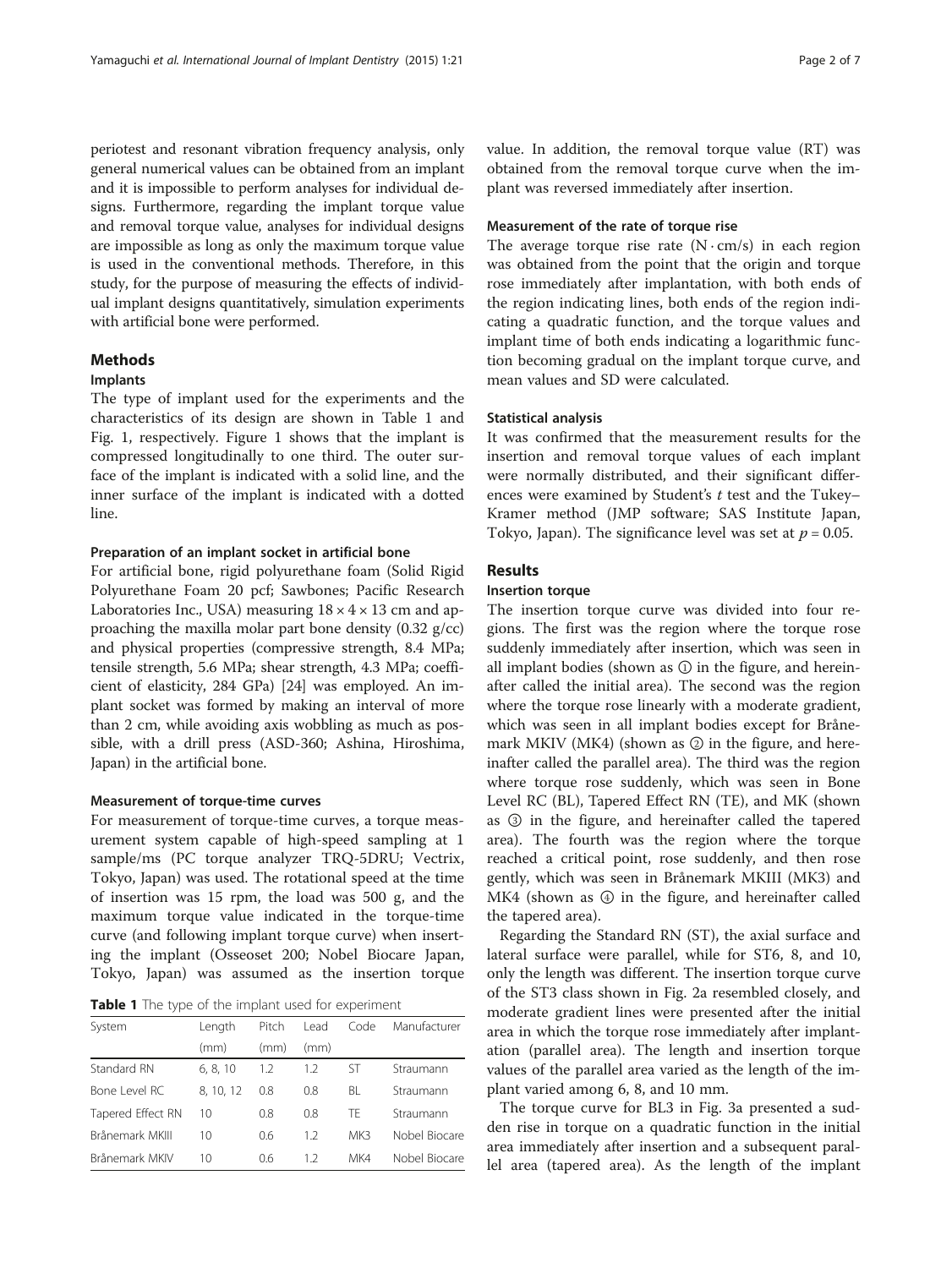<span id="page-2-0"></span>

varied among 8, 10, and 12 mm, only the length of the parallel area changed, and the initial area and tapered area had almost the same form. The lateral surface for BL was entirely parallel, while the axial surface had a taper only in the cervical region and the thread of the area was decreased in height. The torque curve for the BL3 class in Fig. [3a](#page-3-0) showed a rapid rise in torque in the form of a tapered area in the initial area immediately after implantation and in a subsequent parallel area. When the length of the implant varied among 8, 10, and 12 mm, only the length of the parallel area changed, and the initial area and tapered area had almost the same form. For the TE, the lower part of the implant was parallel and the lateral surface and axial surface had the same taper in the cervical region. TE10 in Fig. [4a](#page-3-0) showed a torque curve with a similar form to BL10 in Fig. [3](#page-3-0) and had three kinds of areas. The torque curves for MK3 and MK4 in Fig. [4a](#page-3-0) had an area in which the torque finally rose suddenly after reaching its critical point and became moderate. This was distinguished from the tapered areas of BL and TE and assumed to be a platform area. MK4 had a gentle taper on the entire axial surface and platform. The platform area, shown in ④, was seen at the end of the torque curve in Fig. [5a](#page-4-0), and its torque value was the maximum value among the nine kinds evaluated in this study. In past reports, MK3

was parallel, similar to ST, and had a platform, similar to MK4, and a platform area was seen in the last part of the torque curve. In MK3, the platform area followed the initial area and parallel area, although it presented a final torque value of 4.3 N $\cdot$  cm in the parallel area and then rose further to  $10.7 \text{ N} \cdot \text{cm}$  in the platform area.

## Removal torque

In the removal torque curve, the characteristics of the implant design were not clearly recognized, compared with the implant torque curve. In all implants, the torque rose suddenly immediately after removal was started and reached a peak value. The changes in torque from the peak value were classified into two types. For ST shown in Fig. 2b, the torque fell gently from the peak value. For BL, TE, MK3, and MK4 in Figs. [3b](#page-3-0), [4b](#page-3-0), and [5b,](#page-4-0) a sudden fall in torque was seen immediately after the peak value, and it then fell gently. Table [2](#page-4-0) shows the maximal values for insertion torque value (IT) and RT obtained from the torque curves and the  $p$  values obtained by significance tests for RT and IT. The RT for six kinds of implants (BL8, 10, 12, TE10, MK3, MK4) was smaller than the corresponding IT, with statistical significance ( $p < 0.05$ ), while the RT for ST6, 8, and 10 was almost the same as or slightly greater than the corresponding IT.

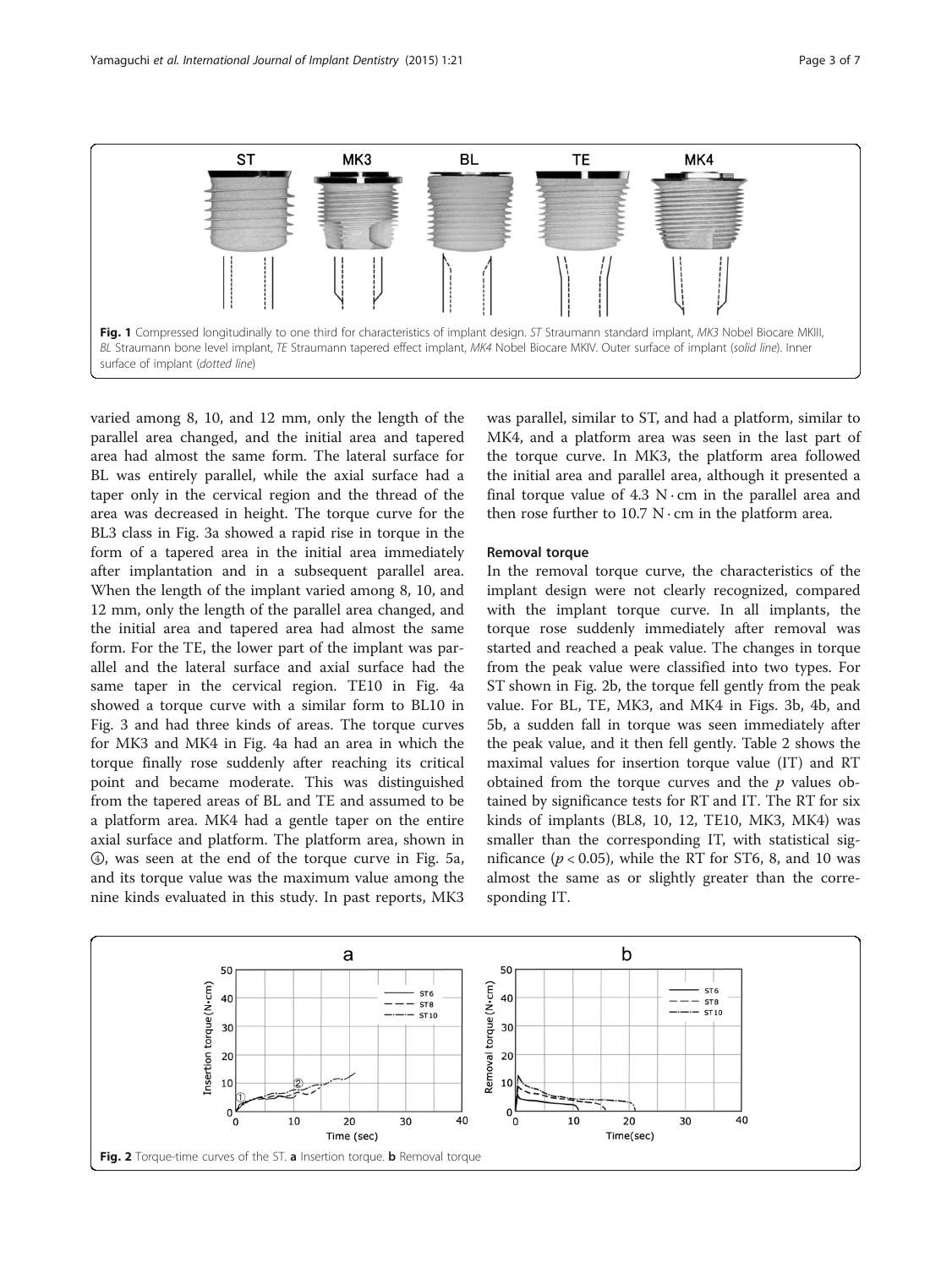<span id="page-3-0"></span>

## Torque rise rate

Table [3](#page-4-0) shows the average torque rise obtained from the torque curve according to areas. The mean torque rise rate of the parallel area was the smallest at  $0.36$  N $\cdot$ cm/s and differed significantly from those of the other areas  $(p < 0.05)$ . Specifically, the rates were 2.14, 2.33, and  $2.65$  N $\cdot$  cm/s for the initial area, tapered area, and platform area, respectively, and greater than those of the parallel area by 6–7 times, although significant differences were not recognized among the mean values of these three areas.

# **Discussion**

# Insertion torque curve

In 2000, O'Sullivan reported torque curves for a prosthetic implant for the first time, and evaluated the characteristics of the tapered type by torque curves obtained by inserting five kinds of implants into the maxillary bone of unembalmed human cadavers. In a subsequent review, Meredith [[25](#page-6-0)] cited six kinds of torque curves when the final osteotomy diameter was changed and described that a torque curve rose more markedly with a thinner implant cavity. In 2011, Kim et al. [\[26\]](#page-6-0) compared a case with a self-tapping blade and a case without a self-tapping blade using their torque curves with artificial bone. In 2012, Park et al. [[27](#page-6-0)] obtained the maximum insertion torque, angular momentum, and total insertion energy by torque curves, although quantitative analyses on whether torque curves were correlated with implant designs were not conducted. Furthermore, most conventional studies on torque have focused on measurement [[28](#page-6-0)–[31\]](#page-6-0) of the maximum torque value and/or RT at the time of IT or the relationship between the RFA value and IT and/or RT  $[6, 13, 16, 18, 32]$  $[6, 13, 16, 18, 32]$  $[6, 13, 16, 18, 32]$  $[6, 13, 16, 18, 32]$  $[6, 13, 16, 18, 32]$ . The present study was not limited to measurements of IT and RT, as the characteristics of the torque curves were divided into four areas designated as the initial, parallel, tapered, and platform areas, and quantitative analyses were performed for each area. For the initial area, a rapid rise in torque occurring immediately after insertion for 1–2 s was observed, and torque value rises of  $1.43-2.26$  N $\cdot$ cm were also recognized. This reflects torque generated by the implant placed at the predetermined position on the prepared hole rotating and rubbing with the artificial bone with the load of 500 g, and it is presumed that the rapid rise in the initial area was a phenomenon when the thread ridge was inserted into the artificial bone. This indicates that the friction at the time of rotating and pressing is greater than that at the time of rotating and cutting the bones with a tap and is a reasonable result. In the parallel area, the torque curve was a line with a moderate gradient, and the torque rise rate obtained from the gradient of the line was

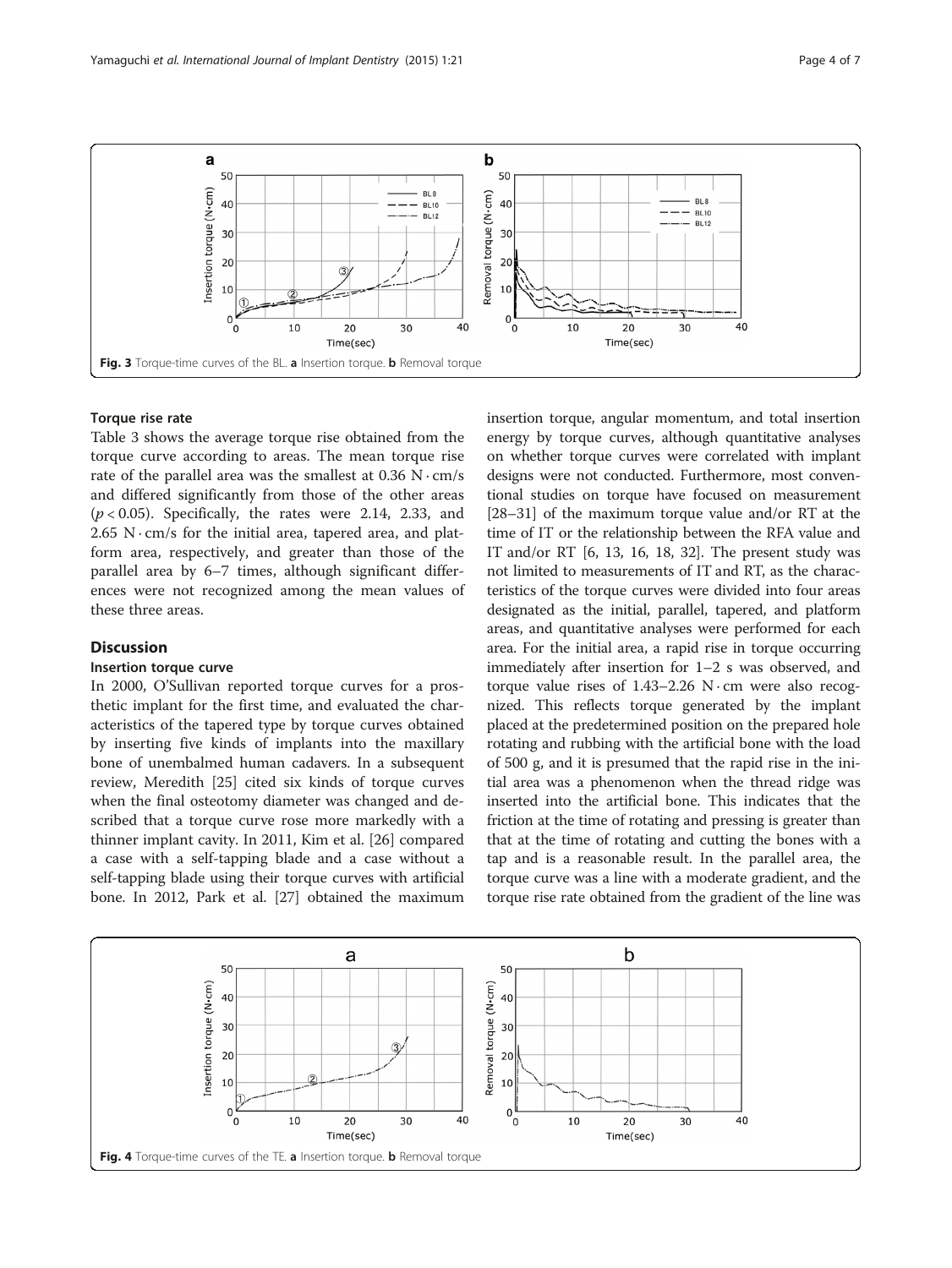<span id="page-4-0"></span>

 $0.36$  N $\cdot$  cm/s. From this, it is estimated that the torque increase when one revolution is added to the parallel thread is about  $1.44$  N $\cdot$ cm. The preceding thread goes forward and spreads out the bones consistently, and the following thread of the same size does not cause new torque at the time of plastic deformation, and it is therefore presumed that the torque rise in the parallel area is moderate. In the tapered area, the torque curve presented a quadratic curve steadily, the torque rise rate was  $2.33 \text{ N} \cdot \text{cm/s}$ , and the torque increase when one revolution was added was as great as  $9.32$  N $\cdot$ cm. From this, it is supposed that an increase in the tapered thread is an effective method to increase the torque efficiently. In the tapered area, the diameters of the following threads continued to increase consistently, plastic deformation was caused in all threads in the tapered area, and a torque curve in which the torque continued to increase was produced as a result. It is supposed that the first rapid rise in the platform area was observed when the platform bottom compressed the artificial bone and that stress relaxation of the artificial bone made it more moderate subsequently. The torque rise rate by the platform was  $2.65$  N $\cdot$ cm/s, which was greater than that of the tapered area.

#### Table 2 Insertion torque value and removal torque value

# Removal torque curve

There have been reports on the removal torque curve of a prosthetic implant. Although the removal torque curves measured in the present study had similar shapes to one another, they were divided into two groups upon detailed observation, comprising a group of ST with parallel only, and a group of BL, TE, MK3, and MK4 having tapers and platforms. Since the thread contacts the artificial bone sequentially at the time of insertion, the torque curves showed the characteristics of each area. At the time of removal, since all threads come in contact with the artificial bone at first, the torque curve did not present the characteristics of the design until it reached the peak value. However, it is estimated that when the thread begins to move subsequently, the difference in design of each area appeared in the torque curve. It seems that the change in torque after reaching the peak value at the time of removal is important information for predicting the influence of the change in primary stability occurring through instant load and the early load on secondary stability. The torque value that instantly decreased with a tapered implant was as small as  $4-7$  N $\cdot$ cm, and it is necessary to study this further in the future.

| Code             | Insertion torque  | Removal torque    | Effective thread length (ETL) |
|------------------|-------------------|-------------------|-------------------------------|
|                  | $(N \cdot cm)$    | $(N \cdot cm)$    | $(x\pi \text{ mm})$           |
| ST <sub>6</sub>  | $6.19 \pm 0.716$  | $5.95 \pm 0.718$  | 11.53                         |
| ST <sub>8</sub>  | $8.06 \pm 1.038$  | $9.09 \pm 1.093$  | 15.11                         |
| ST <sub>10</sub> | $13.13 \pm 1.763$ | $12.37 \pm 1.746$ | 21.48                         |
| BL <sub>8</sub>  | $17.67 \pm 1.290$ | $16.67 \pm 2.140$ | 20.88                         |
| <b>BL10</b>      | $23.56 \pm 1.628$ | $21.99 \pm 1.530$ | 31.00                         |
| <b>BL12</b>      | $26.66 \pm 3.897$ | $24.40 \pm 2.298$ | 39.96                         |
| <b>TE10</b>      | $25.17 \pm 2.374$ | $23.76 \pm 2.027$ | 31.11                         |
| MK3              | $16.03 \pm 0.516$ | $10.30 \pm 0.708$ | 39.38                         |
| MK4              | $39.35 \pm 0.494$ | $34.31 \pm 0502$  | 54.81                         |
|                  |                   |                   | ±:SD                          |

**Table 3** Torque rise rate of the each area  $(N \cdot cm/s)$ 

|                  | Initial area    | Parallel area   | Tapered area    | Platform area   |
|------------------|-----------------|-----------------|-----------------|-----------------|
| ST <sub>6</sub>  | $1.42 \pm 0.43$ | $0.31 \pm 0.14$ |                 |                 |
| ST <sub>8</sub>  | $3.57 \pm 1.62$ | $0.35 \pm 0.09$ |                 |                 |
| ST <sub>10</sub> | $2.49 \pm 0.81$ | $0.45 \pm 0.05$ |                 |                 |
| BL8              | $2.16 \pm 0.21$ | $0.50 \pm 0.08$ | $2.32 \pm 0.52$ |                 |
| <b>BI 10</b>     | $1.96 \pm 0.49$ | $0.35 + 0.04$   | $2.45 + 0.23$   |                 |
| <b>BL12</b>      | $1.82 \pm 0.27$ | $0.33 \pm 0.02$ | $3.41 \pm 0.64$ |                 |
| <b>TE10</b>      | $2.37 \pm 0.42$ | $0.44 + 0.05$   | $2.30 \pm 0.29$ |                 |
| MK3              | $2.16 \pm 0.28$ | $0.15 \pm 0.02$ |                 | $3.33 \pm 0.85$ |
| MK4              | $2.00 \pm 0.00$ |                 | $1.30 \pm 0.02$ | $2.44 \pm 0.09$ |
| Average          | $2.22 \pm 0.60$ | $0.36 \pm 0.18$ | $2.36 \pm 0.75$ | $2.89 \pm 0.63$ |
|                  |                 |                 |                 | ±:SD            |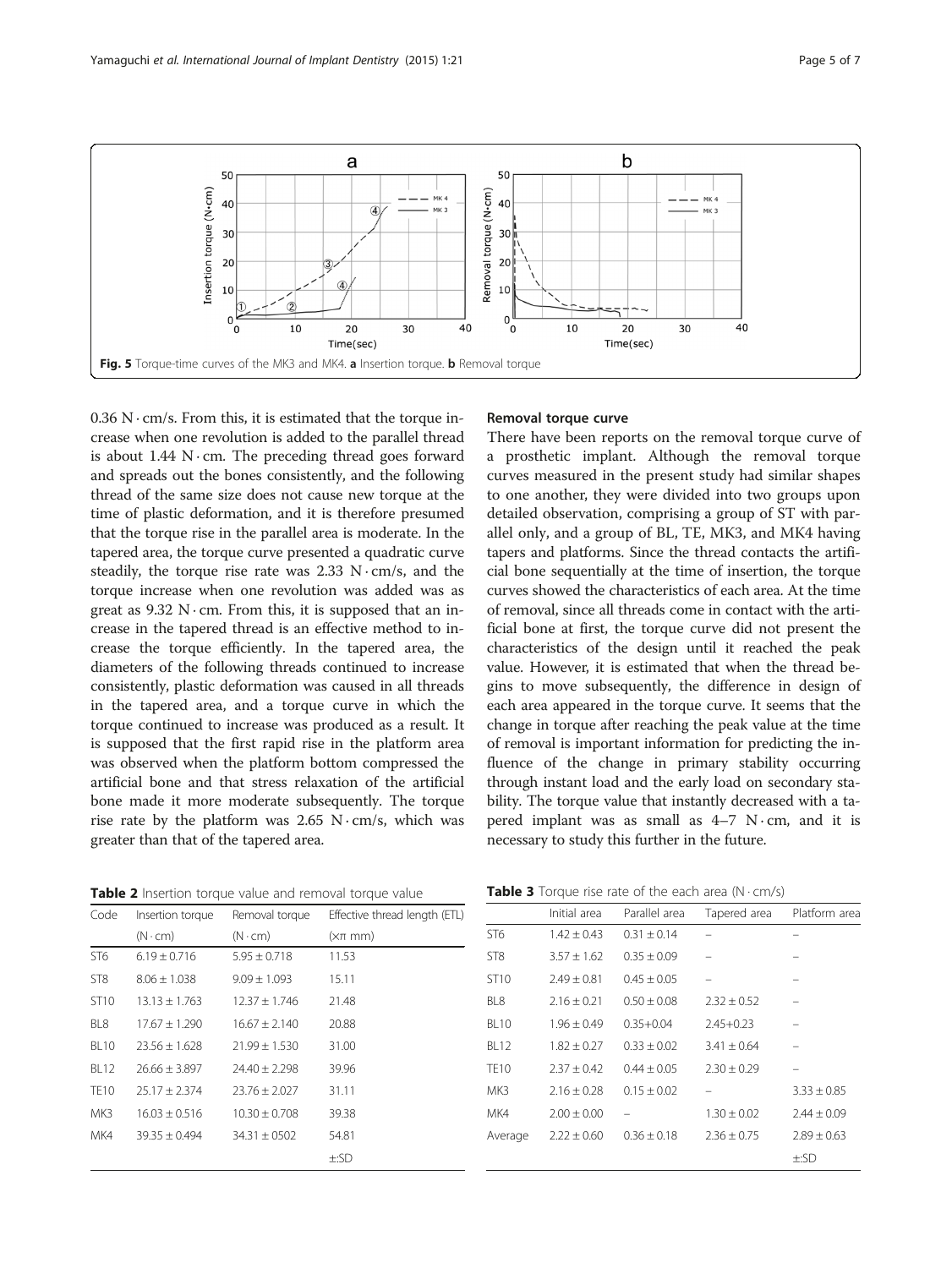# <span id="page-5-0"></span>Comparison between IT and RT

The purpose of measuring and evaluating RT in the present study was to clarify whether the implant stability evaluated by IT can be guaranteed even immediately after insertion. In this study, RT was smaller than IT in the implants having tapered and/or platform areas and a significant difference was recognized, while in the design with only a parallel area, no significant difference was seen between IT and RT or RT was slightly greater than IT. Previous studies that measured both IT and RT include those using artificial bone [\[19, 33\]](#page-6-0), human bone [[6, 16, 34\]](#page-6-0), and animal bones [\[35](#page-6-0), [36](#page-6-0)]. Among such studies, IT and RT were small in those using artificial bone, and RT was smaller than IT. Therefore, using IT to assess the primary stability of an implant revealed the need for certain adjustments.

# Influence of cortical bone

The reason why a simulation test for only cancellous bone without cortical bone was performed in the present study has already been described. It was reported that bone density and the ratio of cortical bone and cancellous bone have influence on the primary stability of an implant and that higher primary stability is achieved with thread, even at the slightest level, binding to cortical bone rather than being surrounded by only cancellous bones [\[32](#page-6-0)]. Therefore, it is expected that torque will rise at the end of the torque curve in the cortical bone region and that the torque will further grow by a synergistic effect with factors that increase the torque, such as a taper or platform of an implant. In the simulation experiments in this study, quantitative measurements were successfully performed by extracting only the effects of implant designs and by using a uniform pseudo bone without cortical bones. Sufficient torque is needed for primary stability of an implant, although the risk that excessive compressive force acts on the bone to cause bone resorption and further bone necrosis has been pointed out [[37](#page-6-0), [38](#page-6-0)]. To avoid such a situation, it is necessary to find a balance between local bone resorption and the torque, and Meredith [\[25](#page-6-0)] recommended insertion torque values of  $25-30$  N $\cdot$ cm. The torque value and torque rising rate according to the design of implant bodies obtained in the present study enabled estimation of the part of bones generating retention and identification of the part giving compressive force to bones. This will allow us to clarify the relationships among the design of an implant, the value of the torque generated by the implant, and the compressive force to the bones.

# Conclusions

In the torque-duration curve at the time of insertion, the characteristics of the implant design are well shown. It is presented as a straight line with a moderate gradient in the parallel thread area, a quadratic curve-like curve in the tapered area, and a hyperbola-like curve in the platform area. The torque rise rate was  $2.14$  N $\cdot$  cm/s for the initial area, 0.36 for the parallel area, 2.33 for the tapered area, and 2.65 for the platform area. The torqueduration curves at the time of removal were classified into tapered implants with the peak magnitude as the maximum torque value and straight implants with a maximum torque value greater than the peak magnitude. The RT of the implants having tapered or platform areas was significantly smaller than the corresponding IT, while the RT of the straight implants was the same as or slightly greater than the corresponding IT.

#### Abbreviations

BL: Bone Level RC; IT: insertion torque value; MK3: Brånemark MKIII; MK4: Brånemark MKIV; RT: removal torque value; ST: Standard RN; TE: Tapered Effect RN.

#### Competing interests

Dr. Yamaguchi reports grants from The Ministry of Education, Culture, Sports, Science and Technology, JSPS KAKENHI Grant Number 217919, non-financial support from Straumann LLC, during the conduct of the study. The other authors declare that they have no competing interests.

#### Authors' contributions

YY participated in the sequence alignment concept/design, data collection, and data analysis and drafted the manuscript. MS conceived of the study, participated in its design and coordination, and helped draft the manuscript. MM participated in the data collection and performed the statistical analysis. SK participated in the design of the study. MO participated in the critical revision of the article. All authors read and approved the final manuscript.

#### Acknowledgements

The authors thank the Vectrix Corporation for the technical knowledge of the torque analyzer and Straumann LLC for donating the implants used in this research. This study was supported by JSPS KAKENHI Grant Number 217919, The Ministry of Education, Culture, Sports, Science and Technology.

#### Author details

<sup>1</sup> Department of Implant Dentistry, Showa University School of Dentistry, 2-1-1 Kitasenzoku Ota-ku, Tokyo 145-8515, Japan. <sup>2</sup>Oral Implantology and Regenerative Dental Medicine, Department of Masticatory Function Rehabilitation, Division of Oral Health Sciences, Graduate School, Tokyo Medical and Dental University, 1-5-45 Yushima, Bunkyo-ku, Tokyo 113-8510, Japan. <sup>3</sup>Oral Implantology Department of Prosthodontic Dentistry for Function of TMJ and Occlusion, Kanagawa Dental University, 82, Inaokachou, Yokosuka-shi, Kanagawa 238-8580, Japan.

## Received: 9 December 2014 Accepted: 28 July 2015 Published online: 08 August 2015

#### References

- 1. Friberg B, Sennerby L, Roos J, Johansson P, Strid CG, Lekholm U. Evaluation of bone density using cutting resistance measurements and microradiography. An in vitro study in pig ribs. Clin Oral Implants Res. 1995;6:164–71.
- 2. Chiapasco M, Gatti C, Rossi E, Haeflige W, Markwaldel TH. Implant-retained mandibular overdentures with immediate loading: a retrospective multicenter study on 226 consecutive cases. Clin Oral Implants Res. 1997;8:48–57.
- 3. Javed F, Romanos GE. The role of primary stability for successful immediate loading of dental implants. A literature review. J Dent. 2010;38:612–20.
- 4. Lekholm U, Zarb GA. Patient Selection and Preparation. In: Brånemark P-I, Zarb GA, Albrektsson T, editors. Tissue integrated prostheses: osseointegration in clinical dentistry. Chicago: Quintessence Publishing Co. Inc; 1985. p. 199–209.